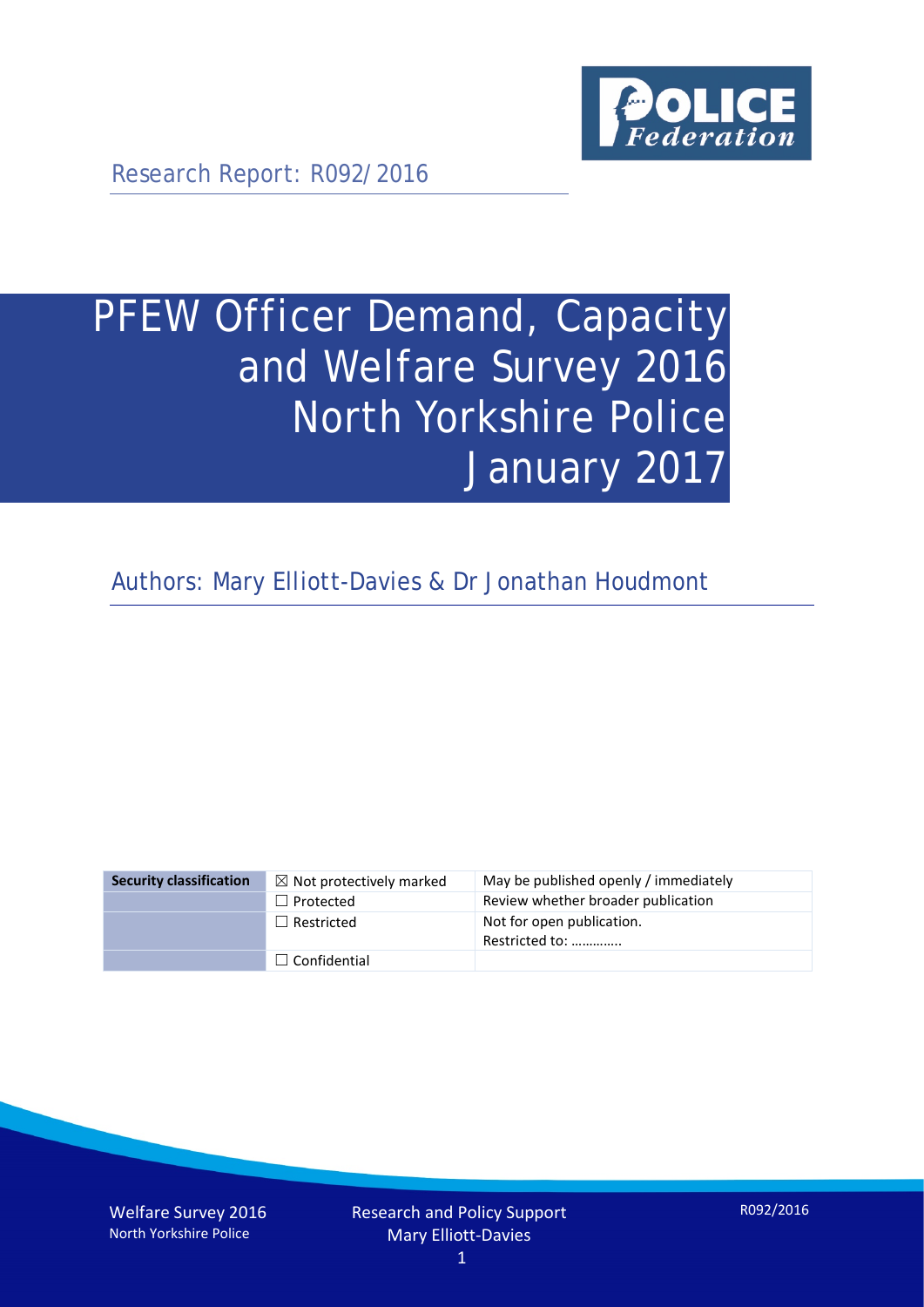# **1. FOREWORD**

#### **INTRODUCTION**

In recent times policing in England and Wales has experienced unprecedented budgetary cuts amount[i](#page-15-0)ng to an 18% real-term reduction since 2010.<sup>1</sup> The impact on police officer numbers has been considerable, with a 14% fall in officer numbers over a seven year period from a high of 143,734 in 2009<sup>[ii](#page-15-1)</sup> to 124,066 in March 2016.<sup>[iii](#page-15-2)</sup> Evidence from a focus group study conducted by the PFEW<sup>[iv](#page-15-3)</sup> highlighted that these reduction's may be having a negative effect on officers individual wellbeing. It was within this context that the 2016 PFEW Officer Demand, Capacity, and Welfare Survey took place.

This report provides a summary of responses to key questions from the 2016 PFEW Officer Demand, Capacity, and Welfare Survey from respondents in **North Yorkshire Police**.

Where appropriate, details of average responses for the police service as a whole are also presented. However, differences between the national and local responses have not been tested statistically and therefore any differences reported are for guidance only and must be treated with caution.

Force rankings have not been included due to the vast range of response rates across forces (2.1% - 34.2%), making comparisons inappropriate without the application of inferential statistics to address the extreme variations in sample sizes (range: 34 -3909). In addition, forces with less than 100 respondents were not provided with a force level report as their sample size was too small to be representative of the force as a whole and may have enabled identification of individuals based on their demographics.

Please be aware that the total number of responses for each item may vary slightly as not all items were answered by all respondents, and all percentages are rounded to the nearest whole number. In addition, the actual differences between any and all groups may be quite small and these details should be considered when interpreting the data.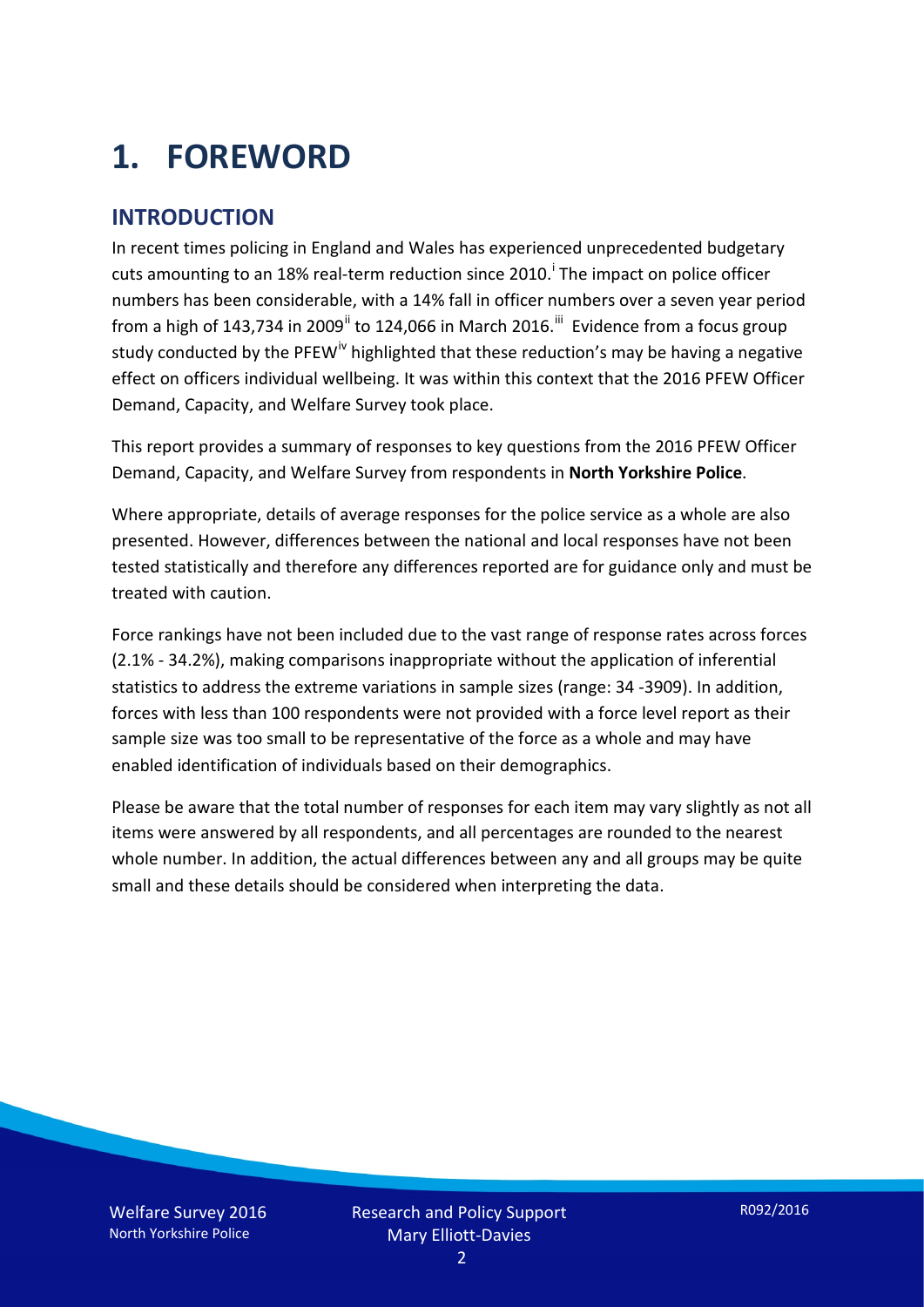#### **RESPONSE RATES AND DEMOGRAPHICS**

Survey responses were gathered over a four-week period in February 2016. All officers of the federated ranks in England and Wales were eligible to participate. Analyses were conducted on a sample of 16,841 responses drawn from all 43 forces across England and Wales.  $^1$  $^1$  The national response rate for the 2016 survey was 14%.

214 responses were received from North Yorkshire Police, representing a response rate of around 16%.<sup>[2](#page-2-1)</sup> The margin of error for this report has been calculated using the size of the sample and the population. At a 95% confidence level, this force report has a 6% margin of error. If the margin of error is less than 5%, it can be considered to be within the normal bounds of academic rigor.<sup>[3](#page-2-2)</sup> If this threshold has not been met, the results from this report must be interpreted with caution.

Overall 1% of respondents (*N*=237) to the survey declined to state which force they belonged to. These responses have been included within the national data but are excluded from force-level analyses.

71% of responses from North Yorkshire Police were received from male officers and 29% of responses were from female officers. In regards to rank, 68% of respondents from North Yorkshire Police were Constables, 25% were Sergeants and 7% were Inspectors or Chief Inspectors. 5% of responses from North Yorkshire Police were received from Black and Minority Ethnic (BME) officers.

<u>.</u>

<span id="page-2-0"></span> $1$  Data were removed where the respondent indicated they were not currently a police officer or they gave implausible answers – for full exclusion criteria, please see Houdmont & Elliott-Davies (2016).<br><sup>2</sup> Based on March 2016 Home Office figures of officer headcount.

<span id="page-2-1"></span>

<span id="page-2-2"></span> $3$  The generally accepted academic standards is a 95% confidence level with a 5% (or less) margin of error.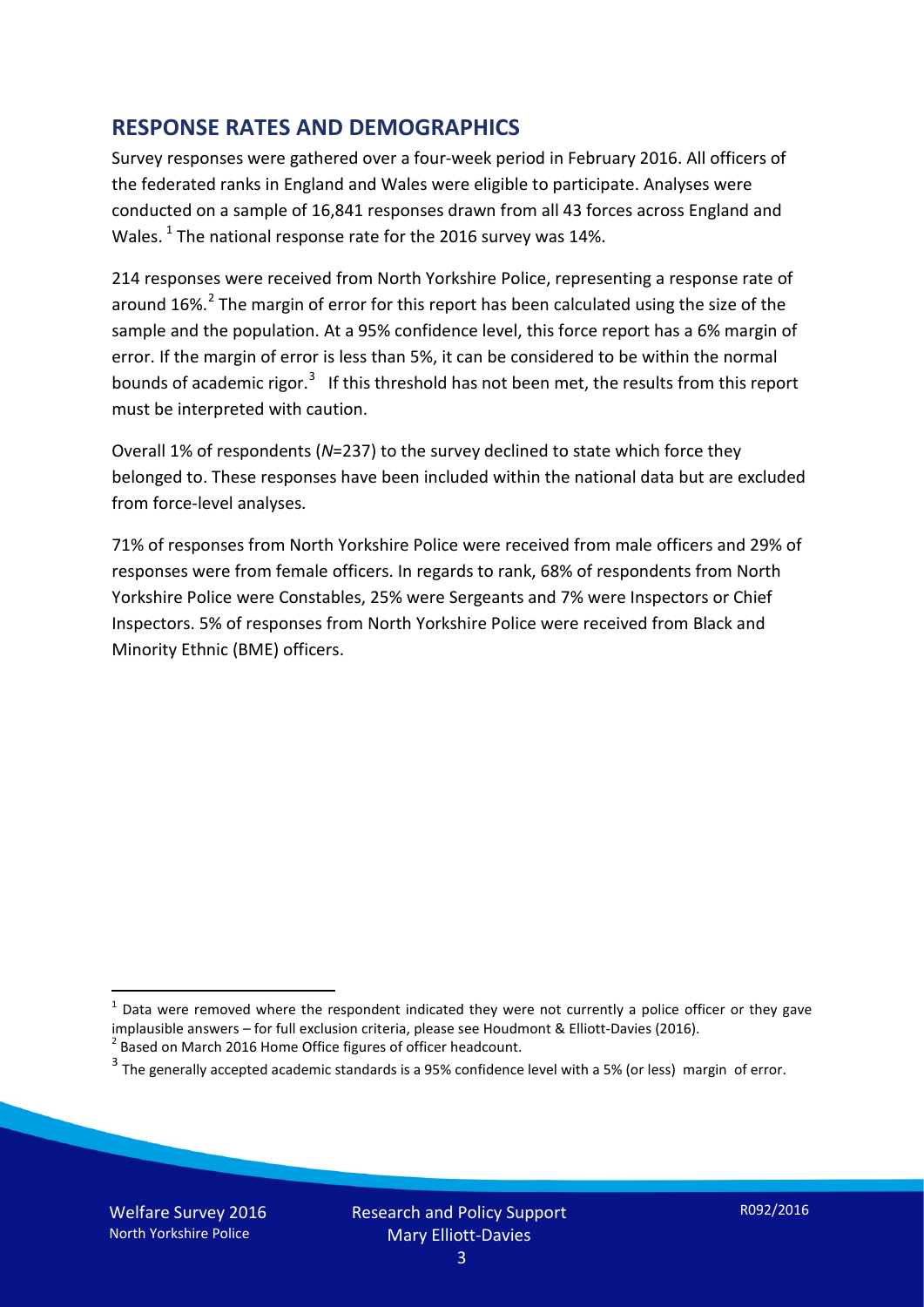# **2. DEMAND**

### **2.1. WORKLOAD**

52% of respondents from North Yorkshire Police told us that their workload is currently too high. This was lower than the proportion of national respondents who reported their workload was too high (66%).

### **2.2. HSE MANAGEMENT STANDARDS**

The UK Health and Safety Executive published the Management Standards Indicator Tool (MSIT) to assist organisations in the assessment of workers exposure to dimensions of the psychosocial work en[v](#page-15-4)ironment that, if not properly managed, can lead to harm to health.<sup>v</sup> The 25-item version of the MSIT<sup>[vi](#page-15-5)</sup> contains four items that measure job demands.

23% of respondents from North Yorkshire Police told us that they often or always have unachievable deadlines, and 33% that they have to neglect some tasks because they have too much to do. Findings for the MSIT job demand items for North Yorkshire Police are presented in Figure 1 below.



#### *Figure 1. North Yorkshire Police: HSE MSIT Job Demands*

Welfare Survey 2016 North Yorkshire Police

Research and Policy Support Mary Elliott-Davies

R092/2016

4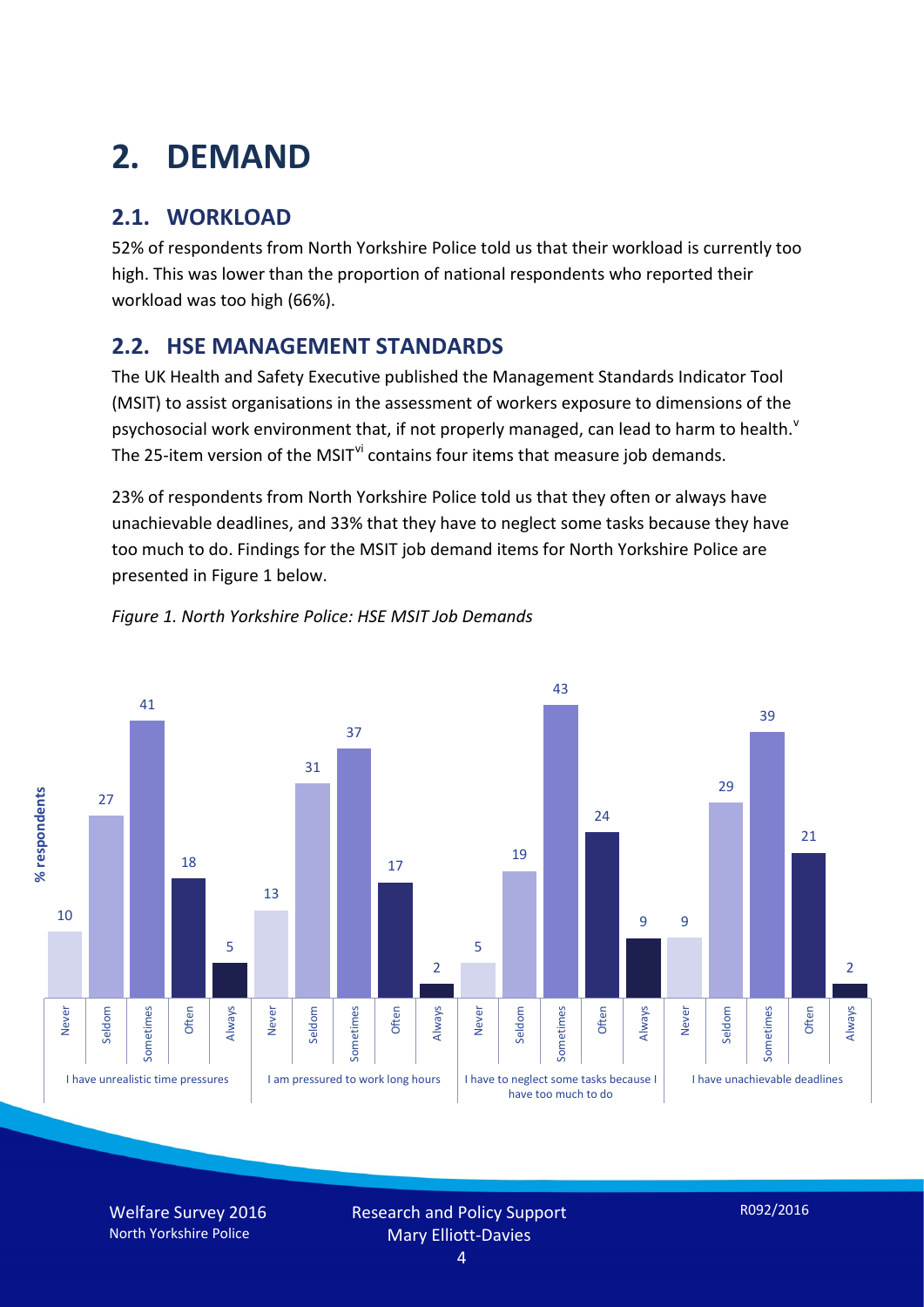#### **2.3. AMOUNT AND PACE OF WORK**

A set of statements were developed for the current study to assess aspects of job demands in regards to the amount and pace of work. Findings for North Yorkshire Police are presented in Figure 2.





60% of respondents from North Yorkshire Police *disagreed* or *strongly disagreed* that they were able to meet all of the conflicting demands on their time and 82% of respondents from North Yorkshire Police *disagreed* or *strongly disagreed* that there are enough officers to manage all the demands made on their team/unit.

Welfare Survey 2016 North Yorkshire Police

% respondents **% respondents**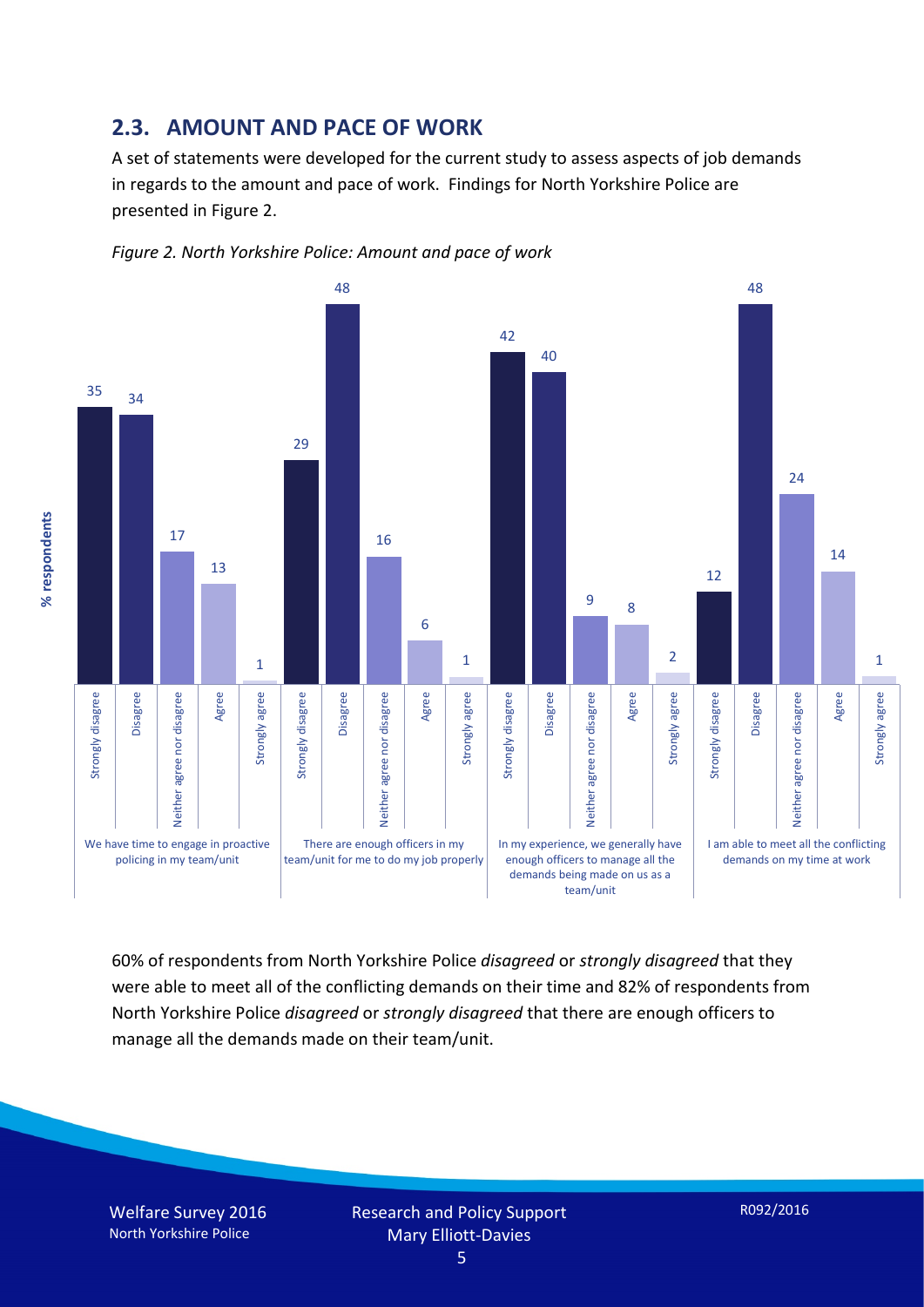# **3. CAPACITY**

#### **3.1. MINIMUM OFFICER STAFFING**

We asked respondents whether or not their team or unit has a minimum officer staffing level and 70% of respondents from North Yorkshire Police indicated that their team or unit had a minimum officer staffing level. Among respondents whose team or unit had a minimum officer staffing level, 15% indicated that this level was achieved *never* or *rarely*.

### **3.2. OFFICER STAFFING ARRANGEMENTS**

Respondents were asked whether they had been told how officer staffing levels in their team/unit were determined and whether they felt it was effective. 65% of respondents from North Yorkshire Police indicated that they had not been told how officer staffing levels are determined, whilst 74% *disagreed* or *strongly disagreed* that the way officer staffing levels are determined seems to be effective. An additional set of statements were developed for this survey to assess aspects of capacity to meet job demands. Results for North Yorkshire Police are below.





Welfare Survey 2016 North Yorkshire Police

Research and Policy Support Mary Elliott-Davies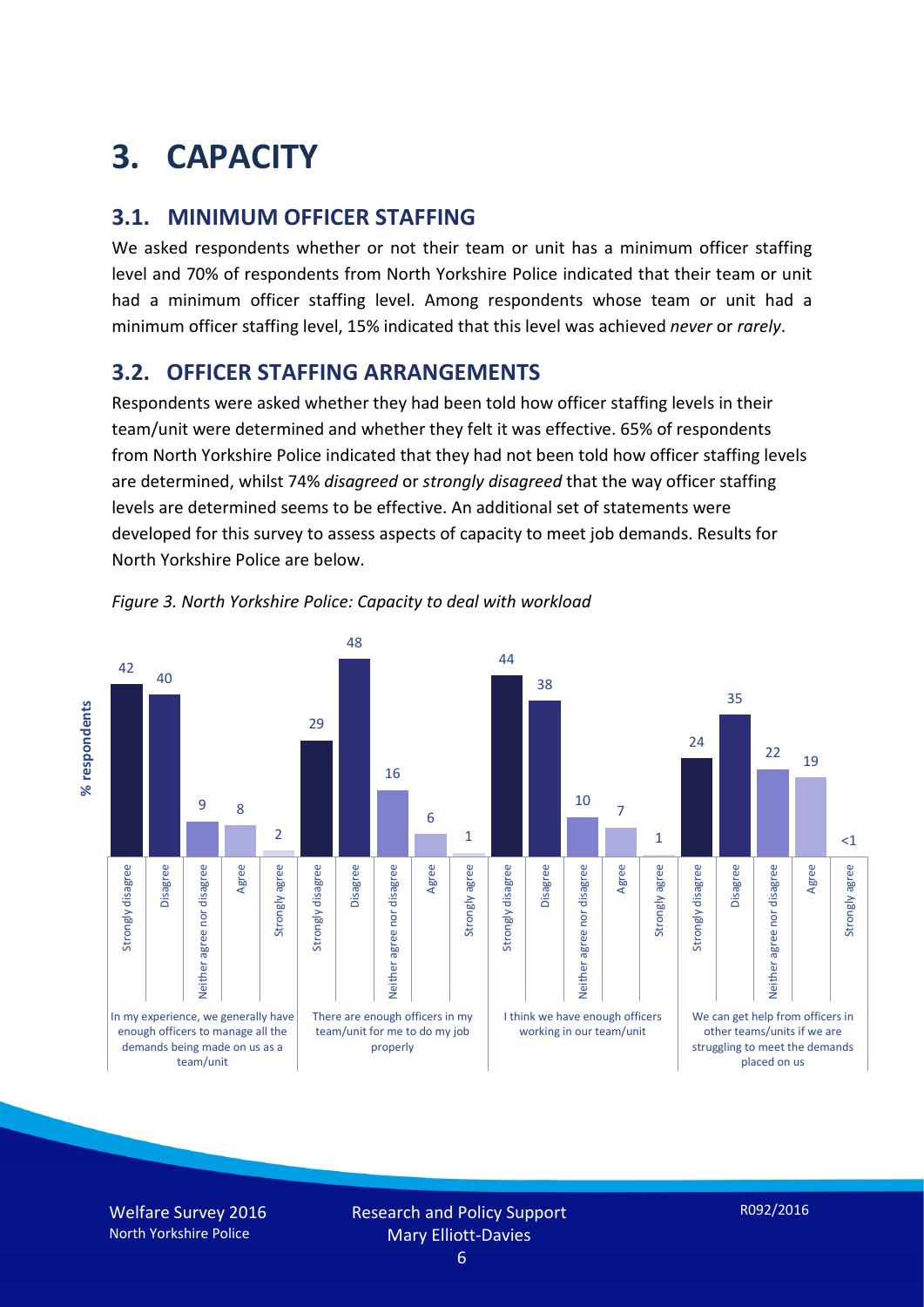### **4. WORK PATTERNS**

#### **4.1. SHIFTS**

Respondents were invited to indicate which of broad shift patterns they typically worked (indicated in Figure 4) and, to the nearest hour, how long their shifts are supposed to last.

4% of respondents from North Yorkshire Police reported their formal shift duration was more than the 8-10 hours advised by the Health and Safety Executive<sup>[vii](#page-15-6)</sup> and the Police Negotiating Board.<sup>[viii](#page-15-7)</sup>



### *Figure 4. North Yorkshire Police: Shift rotation*

#### **4.2. SINGLE CREWING**

Among respondents from North Yorkshire Police, for whom this item was applicable (*N*=*187*), 78% reported being single crewed either *often* or *always* over the previous 12 month period, this can be compared with 73% of respondents from the national sample.

#### **4.3. BREAKS, REST DAYS AND ANNUAL LEAVE**

53% of respondents from North Yorkshire Police were *never* or *rarely* able to take their full rest break entitlement, and 83% reported having had two or more rest days cancelled in the previous 12 month period.

28% of respondents from North Yorkshire Police told us that they have not been able to take their full annual leave entitlement in the previous 12 month period.

Welfare Survey 2016 North Yorkshire Police

6pm and 6am)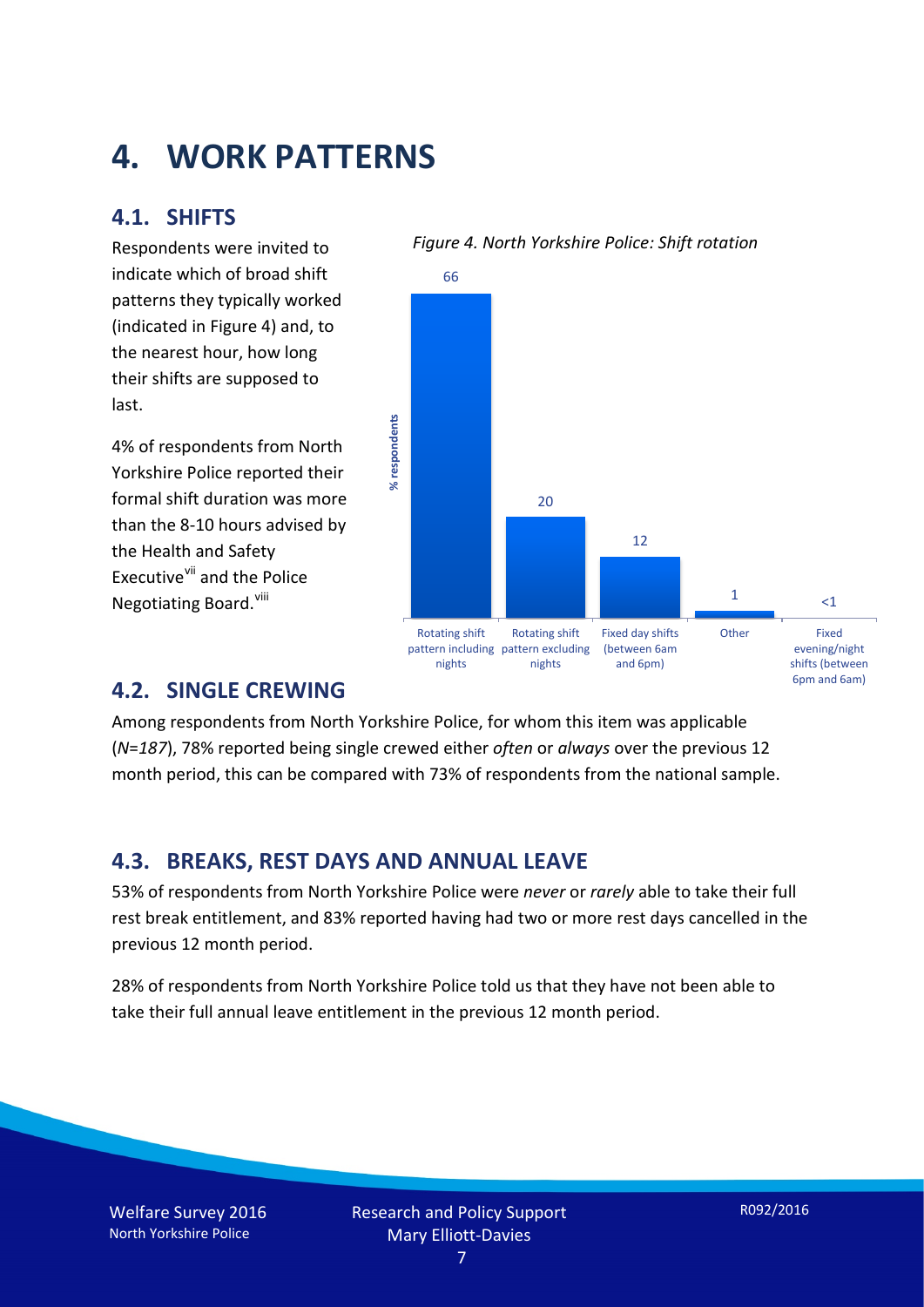# **5. MENTAL HEALTH AND WELLBEING**

### **5.1. SINGLE ITEM INDICATOR**

A top-level broad overview of mental wellbeing was established using an item that asked respondents to indicate whether they had experienced feelings of stress, low mood, anxiety, or other difficulties with their health and wellbeing over the last 12 months.

83% of respondents from North Yorkshire Police indicated that they had experienced feelings of stress, low mood, anxiety, or other difficulties with their health and wellbeing over the last 12 months. 92% also indicated that these feelings were caused, or made worse by work.

### **5.2. MENTAL WELLBEING**

Mental wellbeing can be broadly conceptualized as having two dimensions. The first concerns positive affect (i.e. pleasurable aspects of wellbeing such as feelings of optimism, cheerfulness, and relaxation). The second concerns psychological functioning (i.e. such as clear thinking, self-acceptance, personal development, competence, and autonomy).

To investigate mental wellbeing in more detail the two-dimensional structure of mental wellbeing described above was assessed using the short Warwick-Edinburgh Mental Wellbeing Scale.<sup>[ix](#page-15-8)</sup> The use of this scale, which has been widely used in a number of settings, helps us to measure the incidence of wellbeing in the police in a reliable way, allowing credible comparisons. The scale asks individuals to rate their experience during the last two weeks for seven positively framed statements.

Findings for the items for the short Warwick-Edinburgh Mental Wellbeing Scale for North Yorkshire Police are presented in Figure 5 alongside those for the general public.

#### **5.3. HELP SEEKING**

A question was applied to identify those who had ever **sought help** for feelings of stress, low mood, anxiety, or any other difficulties with mental health and wellbeing. Examples of sources of help were provided including GP, occupational health department, psychologist, therapist, and counsellor.

45% of North Yorkshire Police respondents had previously sought help for feelings of stress, low mood, anxiety or other difficulties with their mental health and wellbeing, of which 54% had done so within the last 12 months.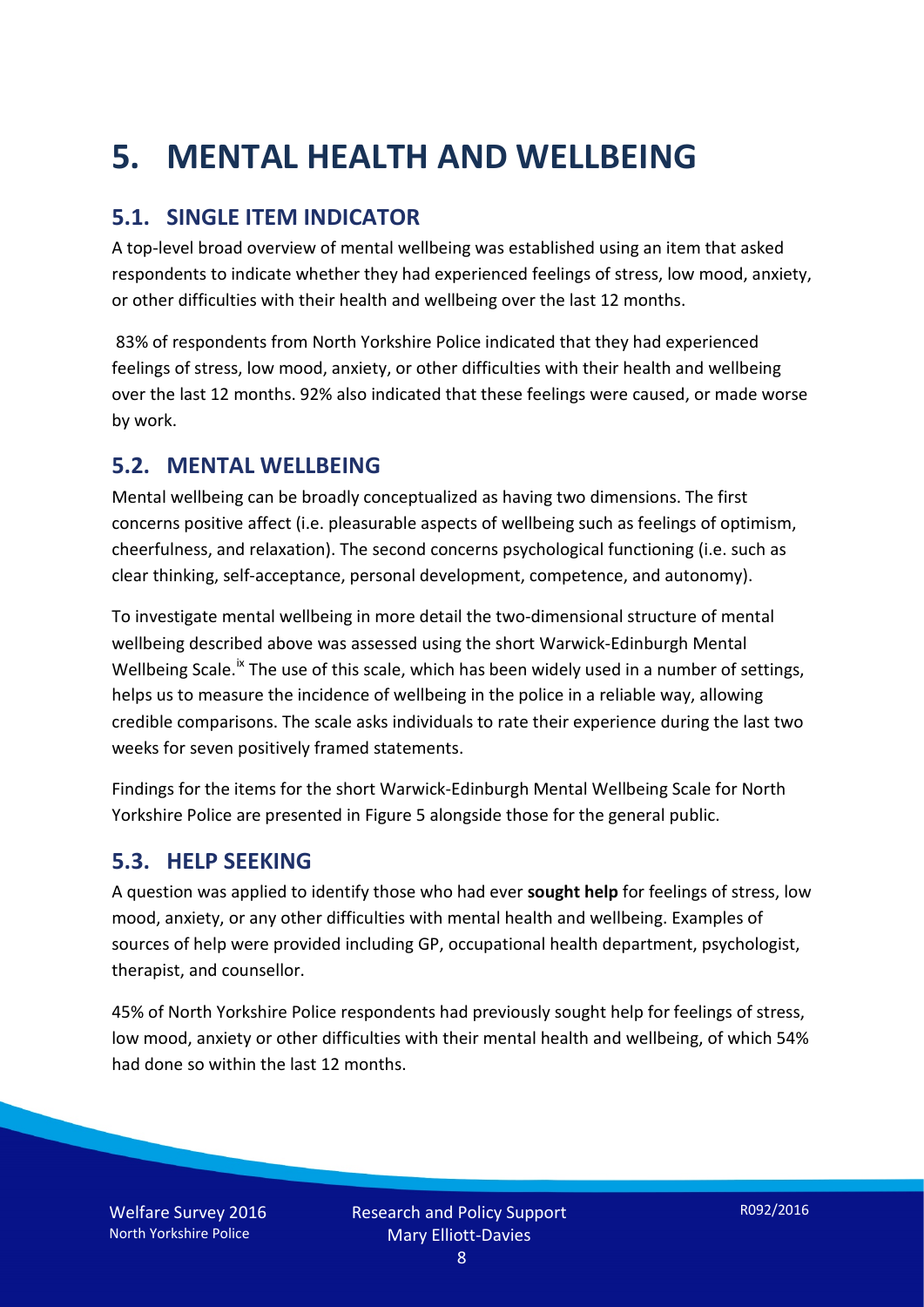



General Population: North West [England] Mental Wellbeing Survey (2012-23)

Local Response: PFEW Welfare Survey (2016)

#### **5.4. STRESS**

Work related stress was measured using a single-item measure. 35% of respondents from North Yorkshire Police presented with a non-diagnostic case of work-related stress.<sup>[x](#page-15-9)</sup> Stress outside of work was assessed using an adaptation of the work-related stress measure. 10% of respondents from North Yorkshire Police presented with a non-diagnostic case of stress outside of work.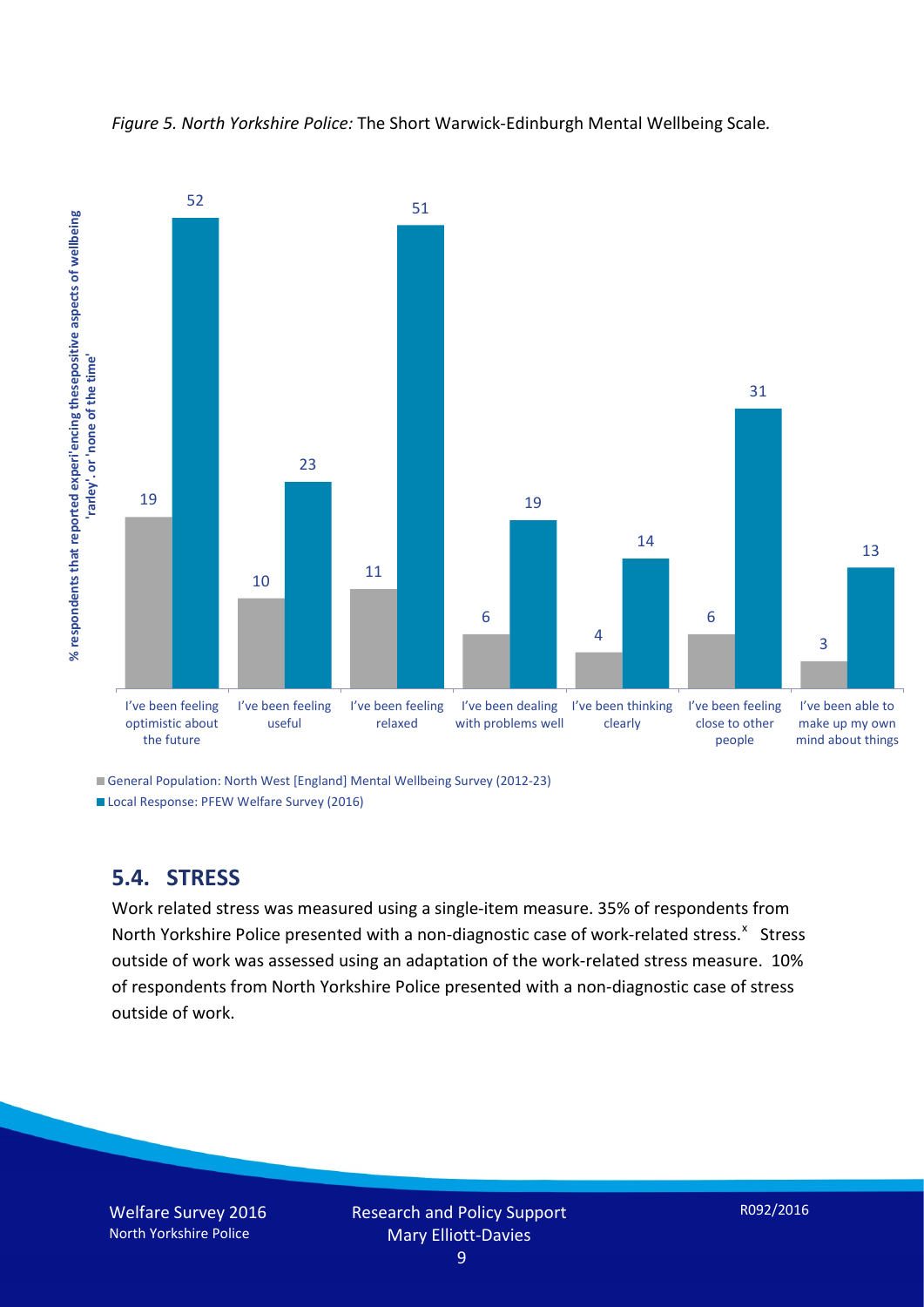# **6. ORGANISATIONAL SUPPORT: MENTAL HEALTH & WELLBEING**

Participants who indicated that they had sought help for difficulties with mental health and wellbeing were presented with additional questions concerning disclosure to a line manager.

#### **6.1. DISCLOSURE**

63% of respondents reported that they had disclosed seeking mental health and wellbeing support to their line managers.

#### **6.2. REASONS FOR NON-DISCLOSURE**

Respondents who did not disclose that they were seeking mental health and wellbeing support were asked to indicate why. Findings are presented in Figure 6 below. Respondents were able to cite as many reasons as applicable.





Reasons for non-disclosure

#### **D**Other

- I didn't want to be treated differently (in a negative way)
- I It wasn't affecting my work so I didn't feeli like I needed to
- I thought it would negatively affect my opportunities for promotion and/or specialisation
- I was worried that my other colleagues would find out

Welfare Survey 2016 North Yorkshire Police

### Research and Policy Support Mary Elliott-Davies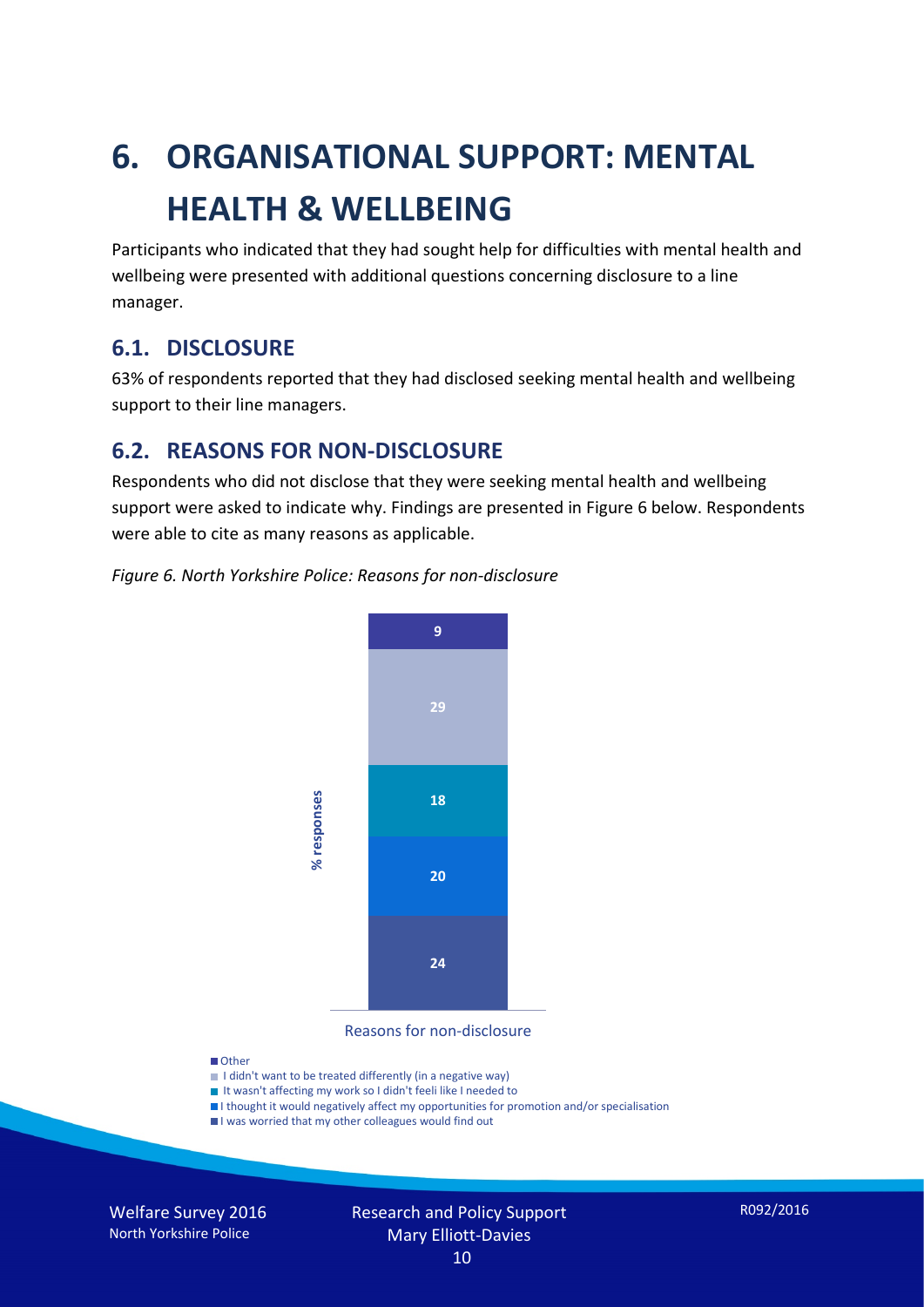#### **6.3. LOCAL ATTITUDES TO MENTAL HEALTH AND WELLBEING**

All respondents were asked about the attitude of the police service towards mental health and wellbeing. Nationally, these were found to be fairly negative. Figure 7 below shows the perception reported by respondents from North Yorkshire Police.



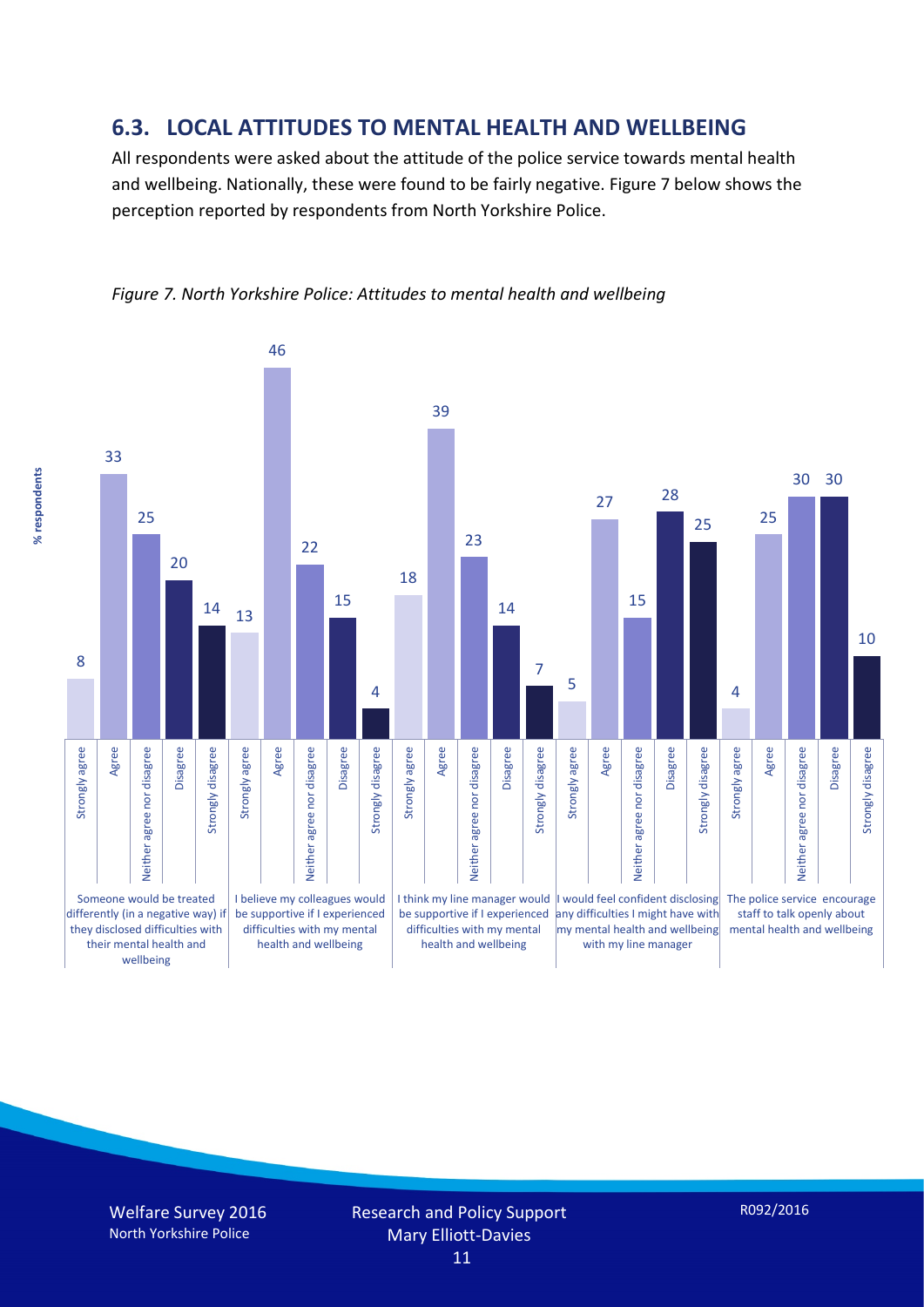# **7. ABSENCE BEHAVIOUR**

### **7.1. ABSENCE**

60% of respondents from North Yorkshire Police reported one or more days of sickness absence and 37% of respondents indicated that at least one day of their sickness absence was attributable to stress, depression, or anxiety.

### **7.2. PRESENTEEISM AND LEAVEISM**

Presenteeism is the act of attending work while ill. This has been shown to be associated with subsequent health decline, particularly in relation to burnout, $x_i$  and can to lead to elevated absenteeism.<sup>[xii](#page-16-1)</sup> Moreover, evidence suggests that presenteeism can compound the effects of the initial illness and negatively influence job satisfaction, resulting in negative job attitudes and withdrawal from work.<sup>[xiii](#page-16-2)</sup>

Leaveism is a recently coined term to describe hidden sickness absence and work undertaken during rest periods including using allocated time off such as annual leave entitlements to take time off when they are in fact unwell. Findings for North Yorkshire Police are presented in Figure 8 below.



#### *Figure 8. North Yorkshire Police: Absence behaviours*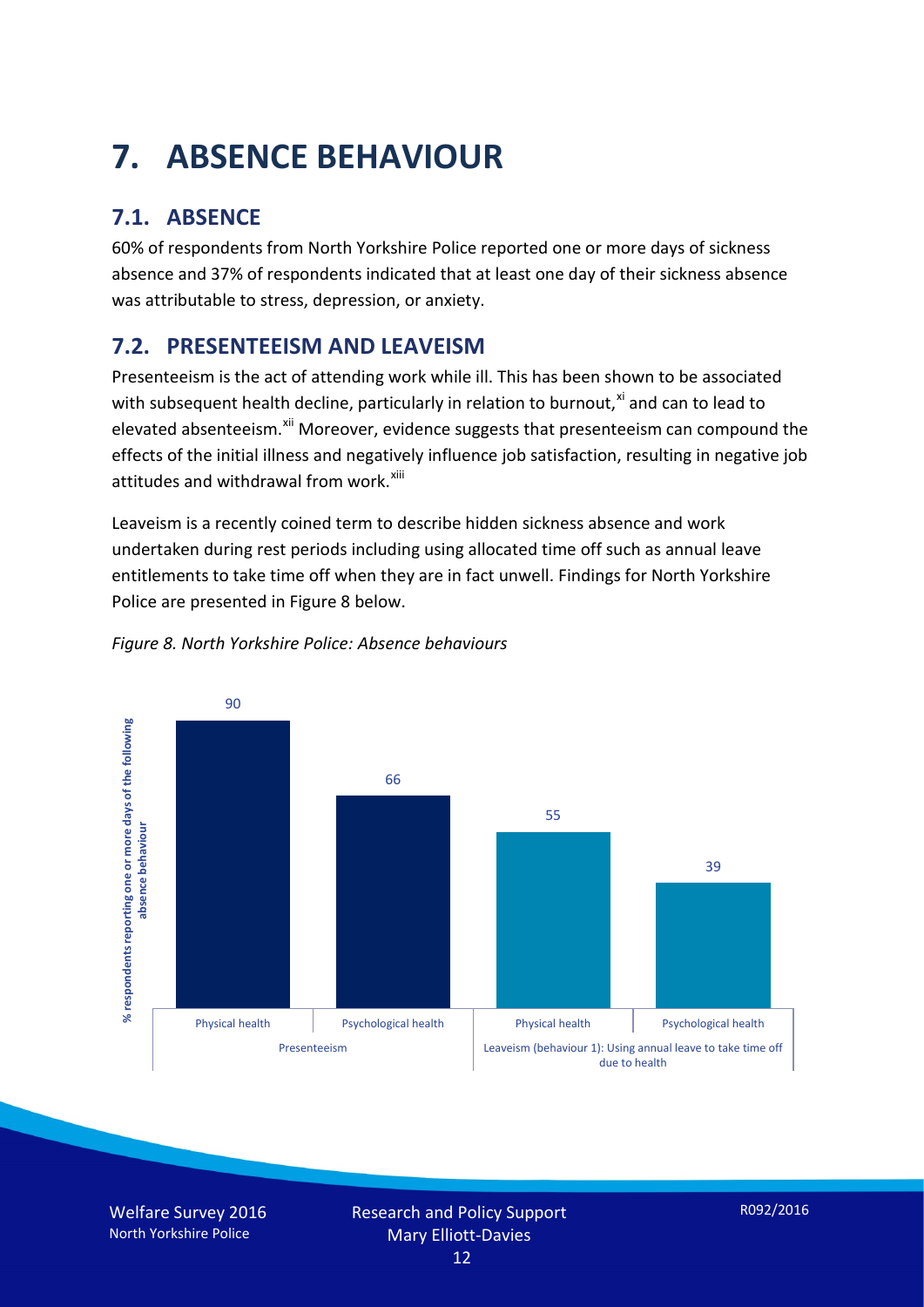# **8. ACCIDENTS, VIOLENCE AND INJURIES**

### **8.1. VIOLENCE**

% respondents **% respondents** Verbal and physical violence was assessed using four questions regarding how often officers received verbal insults, verbal threats, unarmed physical attacks, and attacks with a weapon from members of the public over the previous 12 months. Findings are presented in Figure 9 below.

*Figure 9. North Yorkshire Police: Frequency of verbal and physical violence from members of the public* 72

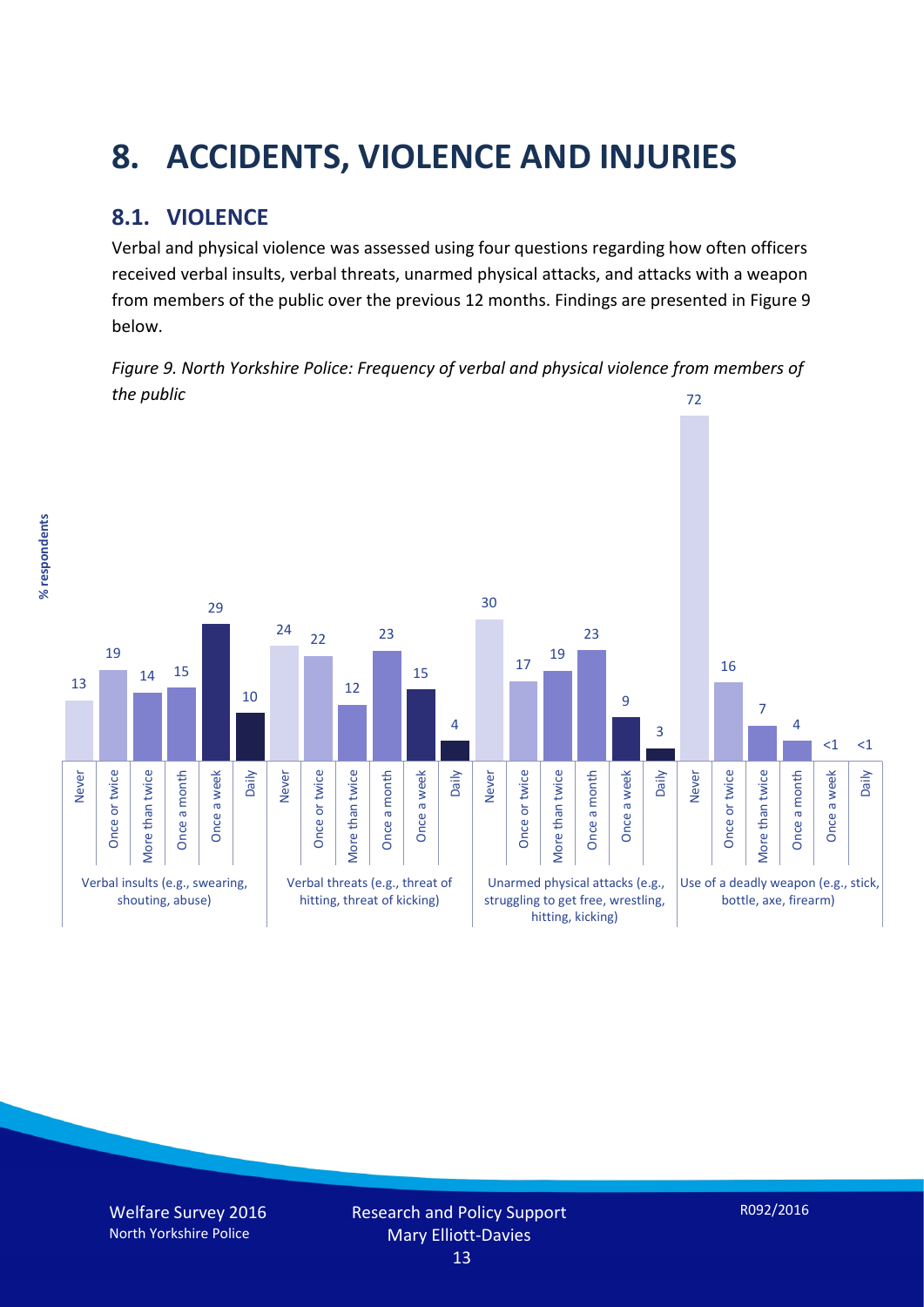#### **8.2. INJURIES DUE TO ACCIDENTS AND VIOLENCE**

15% of North Yorkshire Police respondents reported that they had suffered one or more injuries that required medical attention as a result of **work-related violence** in the last year – losing more than 117 days in sickness absence. Whilst 27% of North Yorkshire Police respondents also reported that they had suffered one or more injuries that required medical attention as a result of **work-related accidents** in the last year – losing more than 427 days in sickness absence.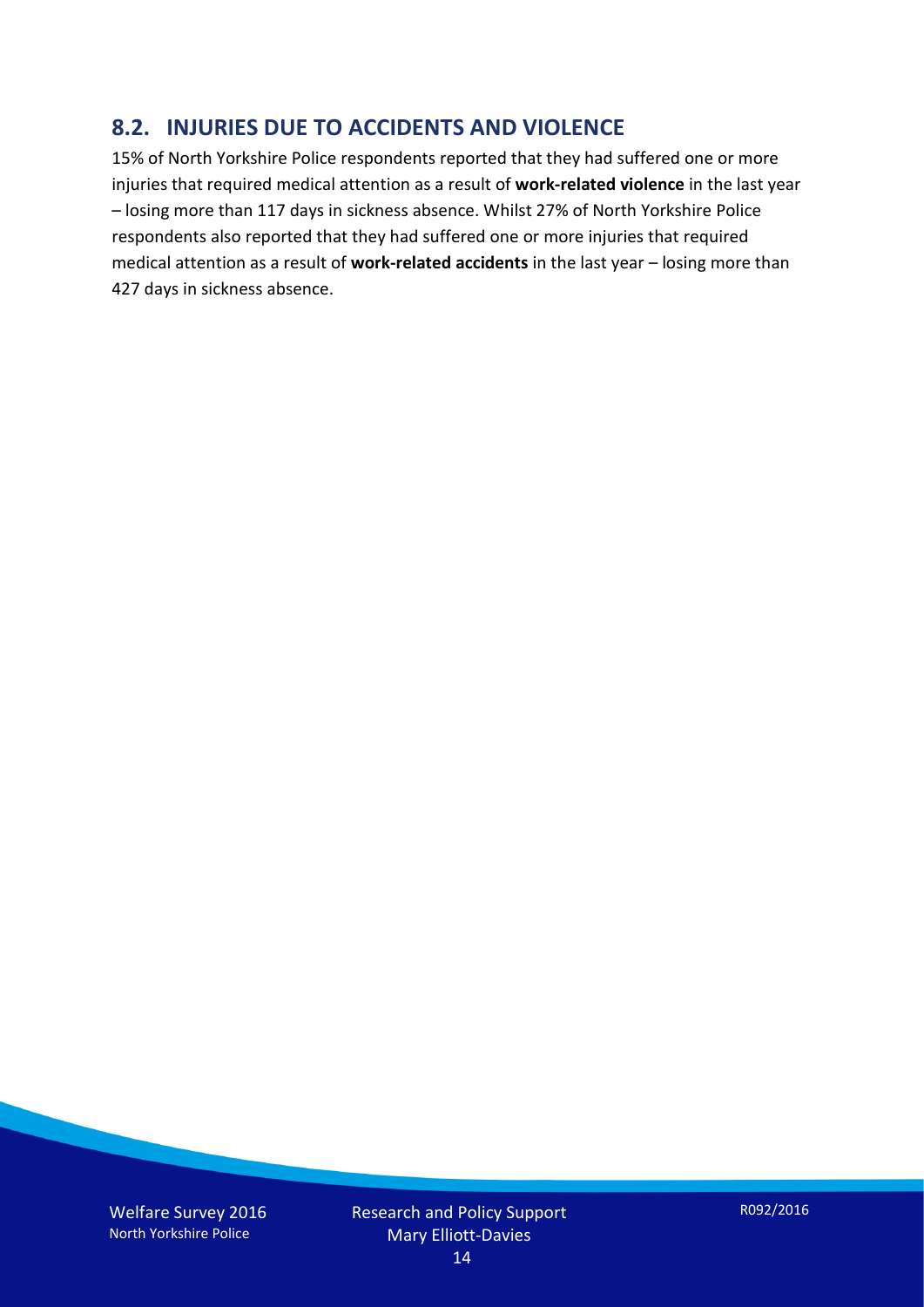### **9. Notes for JBBs**

Additional findings from the 2016 welfare survey are available on request from the Research and Policy department.

The findings of the survey can also be broken down in more detail in terms of different demographic groups, such as rank, role or length of service. However please be aware that we can only go into a certain level of detail with this demographic data in order to preserve respondents' confidentiality.

JBBs wishing to obtain further information can contact Mary Elliott-Davies [\(mary.elliott](mailto:mary.elliott-davies@polfed.org)[davies@polfed.org\)](mailto:mary.elliott-davies@polfed.org) to discuss their requirements. The Research and Policy Department only has one member of staff responsible for these data requests therefore please bear this in mind when contacting the team.

All other interested parties should speak to their local JBB in the first instance.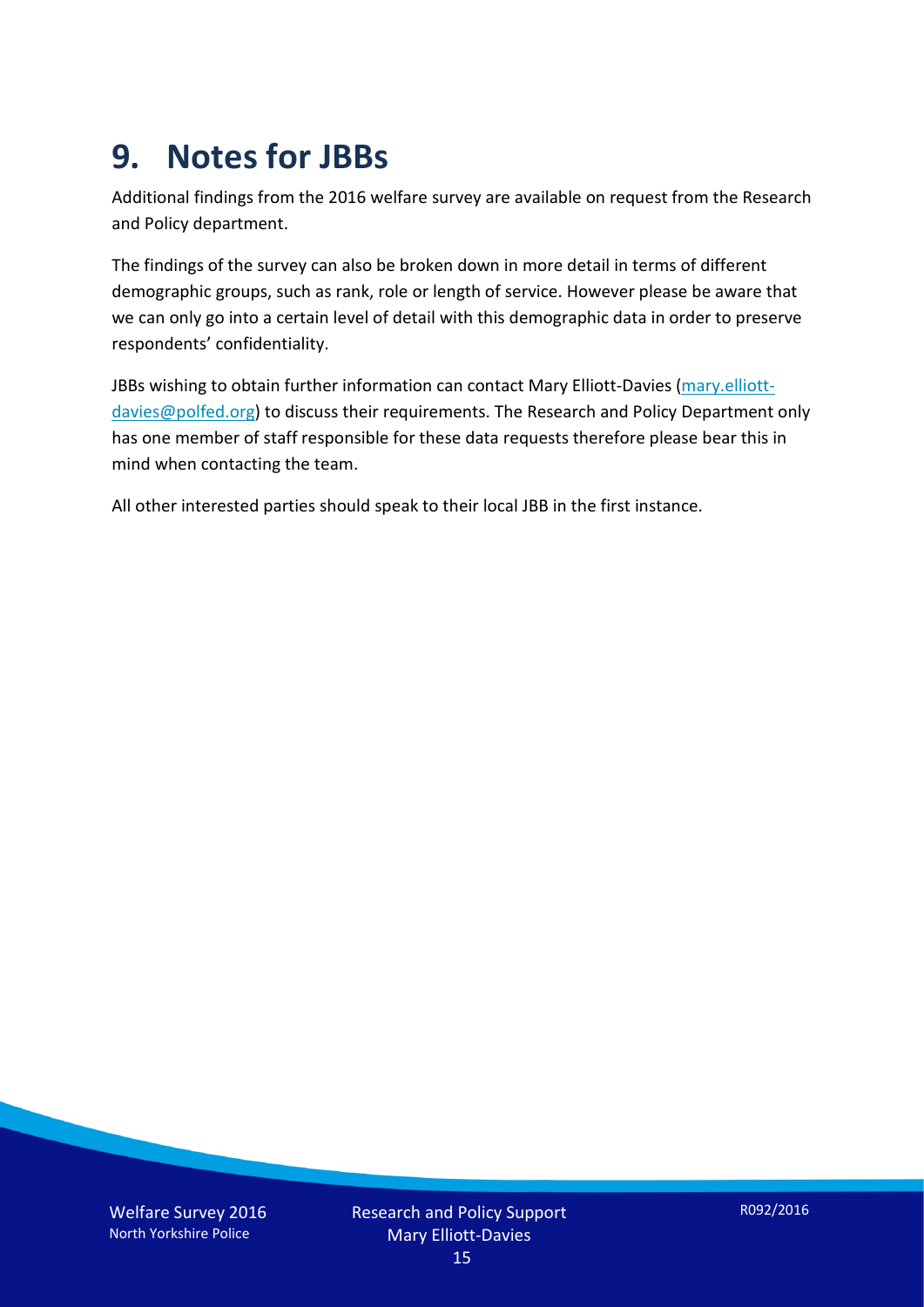# **10. REFERENCES**

<span id="page-15-0"></span>i National Audit Office (2015). Financial Sustainability of Police Forces in England and Wales. Retrieved September 12, 2016, fro[m https://www.nao.org.uk/wp](https://www.nao.org.uk/wp-content/uploads/2015/06/Financial-sustainability-of-police-forces.pdf)[content/uploads/2015/06/Financial-sustainability-of-police-forces.pdf](https://www.nao.org.uk/wp-content/uploads/2015/06/Financial-sustainability-of-police-forces.pdf)

<span id="page-15-1"></span><sup>ii</sup> Home Office (2010). Police Service Strength: England and Wales, 31 March 2010. Retrieved September 12, 2016, from [https://www.gov.uk/government/uploads/system/uploads/attachment\\_data/file/115745/hosb1410](https://www.gov.uk/government/uploads/system/uploads/attachment_data/file/115745/hosb1410.pdf) [.pdf](https://www.gov.uk/government/uploads/system/uploads/attachment_data/file/115745/hosb1410.pdf)

<span id="page-15-2"></span><sup>iii</sup> Home Office (2016). Police Workforce, England and Wales, 31 March 2016. Statistical Bulletin 05/16. Retrieved September 12, 2016, fro[m https://www.gov.uk/government/statistics/police](https://www.gov.uk/government/statistics/police-workforce-england-and-wales-31-march-2016)[workforce-england-and-wales-31-march-2016](https://www.gov.uk/government/statistics/police-workforce-england-and-wales-31-march-2016)

<span id="page-15-3"></span><sup>iv</sup> Elliott-Davies, M., Donnelly, J., Boag-Munroe, F., & Van Mechelen, D. (2016). 'Getting a battering' The perceived impact of demand and capacity imbalance within the Police Service of England and Wales: A qualitative review. The Police Journal, 89, 2, 93-116.

<span id="page-15-4"></span><sup>v</sup> Cousins, R., Mackay, C., Clarke, S., Kelly, C., Kelly, P., & McCaig, R. (2004). 'Management Standards' and work-related stress in the UK: Practical development. *Work & Stress, 18*, 113–136; Mackay, C., Cousins, R., Kelly, P., Lee, S., & McCaig, R. (2004). 'Management Standards' and work-related stress in the UK: Policy background and science. *Work & Stress, 18*, 91–112.

<span id="page-15-5"></span>vi Edwards, J., & Webster, S. (2012). Psychosocial risk assessment: Measurement invariance of the UK Health and Safety Executive's Management Standards Indicator Tool across public and private sector organizations. *Work & Stress, 26*, 130–142

<span id="page-15-6"></span>vii HSE.(2006).Managing shift work: *Health and Safety Guidance*. HSE Books, HSG256, ISBN 9780717661978, Crown Copyright.

<span id="page-15-7"></span>viii Home Office. (2010). Guidance on Variable shift arrangements for police officers [PNB circular] 016-2010.

<span id="page-15-8"></span><sup>ix</sup> Stewart-Brown, S., Tennant, A., Tennant, R., Platt, S., Parkinson, J., & Weich, S. (2009). Internal construct validity of the Warwick-Edinburgh Mental Well-being Scale (WEMWBS): A Rasch analysis using data from the Scottish Health Education Population Survey. *Health and Quality of Life Outcomes, 7*: 15.

<span id="page-15-9"></span>x Smith, A., Johal, S., Wadsworth, E., Davey Smith, G., & Peters, T. (2000). The Scale of Perceived Stress at Work: The Bristol Stress and Health at Work Study. Contract Research Report 265/2000. Sudbury: HSE Books.